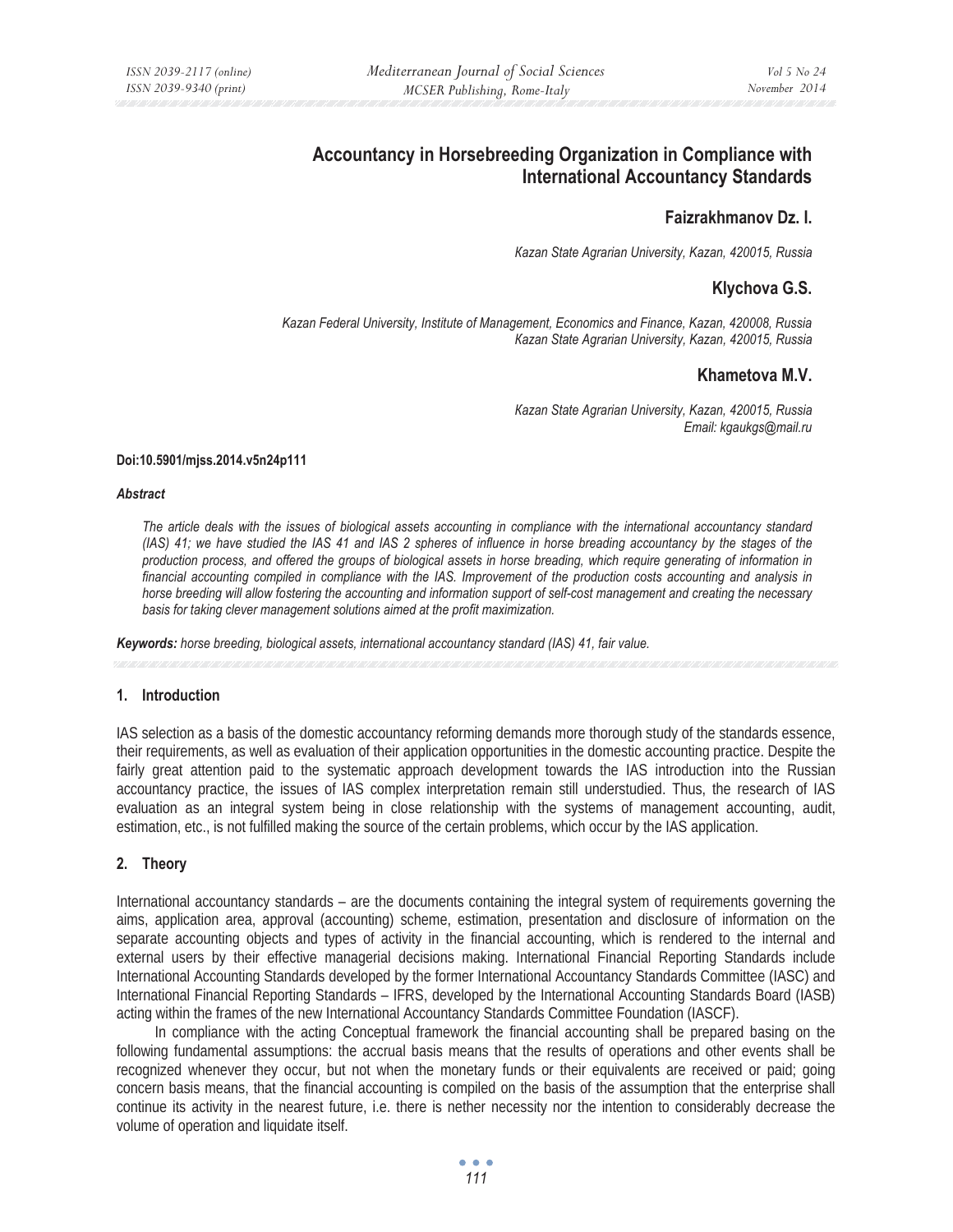| ISSN 2039-2117 (online) | Mediterranean Journal of Social Sciences | Vol 5 No 24   |
|-------------------------|------------------------------------------|---------------|
| ISSN 2039-9340 (print)  | MCSER Publishing, Rome-Italy             | November 2014 |
|                         |                                          |               |

The Conceptual framework indicates the following quality characteristics making information useful for the users: understandable, relevant, reliable, comparable one. The Conceptual framework reflects as well the concept of the "true and fair presentation", which is not determined as the quality characteristic, but indicates that the compliance of information to all listed quality characteristics allows truly and fairly representing of the financial state. The concept of the "true and fair presentation" is for the most part connected with the theoretically anticipated result – the reflection in the accountancy of the real state of the company. The existing Conceptual framework does not emphasize the present concept specially, nevertheless it is considered that by using the basic quality characteristics and corresponding standards the result will be of the "true and fair presentation".

Financial accounting shows the financial results of the events and other operations, herewith it groups them into broad categories in compliance with their economic characteristics.

The Conceptual framework emphasizes five basic elements of financial accountancy: assets, liabilities, own capital, profits and losses. Carrying out the comparative analysis of the financial accountancy elements in compliance with the Russian practice and IAS there is an opportunity to make conclusions of the differences existing in their formulations alongside with the certain similarity, stipulated by the application of these concepts in the practical activity of the Russian organizations.

Acceptance of the element in the financial accounting supposes its estimation. Estimation – is a process of the money magnitudes' evaluation in which the element of financial accounting is accepted and reflected in the balance and statement of profits and losses. The financial accounting may use different estimation methods.

The initial (historical) value:

- for assets the sum of monetary funds or their equivalents, or the fair value at the moment of their acquisition;
- for liabilities the sum of monetary funds or other revenues acquired as a result of the liabilities occurrence, or in some cases the sum of monetary funds planned for payment to meet the liability within the process of the normal economic activity.

The current value (or the reinstatement value - in the Russian accounting): for assets – the sum of monetary funds or their equivalents which should have been paid in the event the same or the equivalent commodity is purchased at present moment; for liabilities – non-discounted value of monetary funds or their equivalents, which was required to be spent for repayment of liabilities by the ordinary course of business. The American Conceptual framework uses the term the "replacement value" instead of the term the "current value". The realization (repayment) value: for assets– the sum, which can be acquired at present from sale of the asset in the ordinary conditions; for liabilities – non-discounted value of monetary funds, which is planned for payment to repay the liabilities in the course of the ordinary economic activity. One of the realizable value types is a net realizable value - a realizable value after deduction of realization costs. Capital (discounted) value: for assets - discounted value of future net cash inflow planned to receive from this asset in the process of the ordinary economic activity; for liabilities – discounted value of future net cash outflow, which presumably be required for liabilities repayment by the ordinary process of the company activity.

Apart from the indicated estimation types, the international standards use another ones, such as: recoverable amount of assets (IAS 36); fair value (IAS) 2, (IAS) 16, (IAS) 38, (IAS) 39, (IAS) 41. The economic literature very often reflects discussions regarding the possible alternative/additional approaches to the financial accounting estimation selection: additional auxiliary information disclosure; alternative types of estimation disclosure; use of opportunity of history alteration based on the unsupported assumptions; setting of requirements to the rendered warranties; provision of legal application procedures.

Thus we see, that IAS applies a lot of different types of the term "value" without giving definition of the term itself. To our opinion the Standards should give the following definition of the value: product or service worth expressed in the monetary unit, which may substantially vary under the influence of the goods or services market offer as well as their effective demand value.

#### **3. Results**

IAS 41 determines agricultural activity as the animals and plants (biological assets) bio transformation management for the purposes of realization, agricultural products acquisition or additional biological assets production.

Horse breeding , as per IAS - is a sub-brunch of agriculture engaged in horses bio transformation management for the purposes of horse breeding products realization (live horses, meet, kumiss-mare's milk, and dung), horse breeding products (kumiss, meet, and dung) acquisition, or production of the additional number of horses (foal crop).

IAS 41 establishes the biological assets accounting order in the period of their growth, degeneration, production and reproduction, as well as the order of the agricultural product initial estimation in the period of its picking.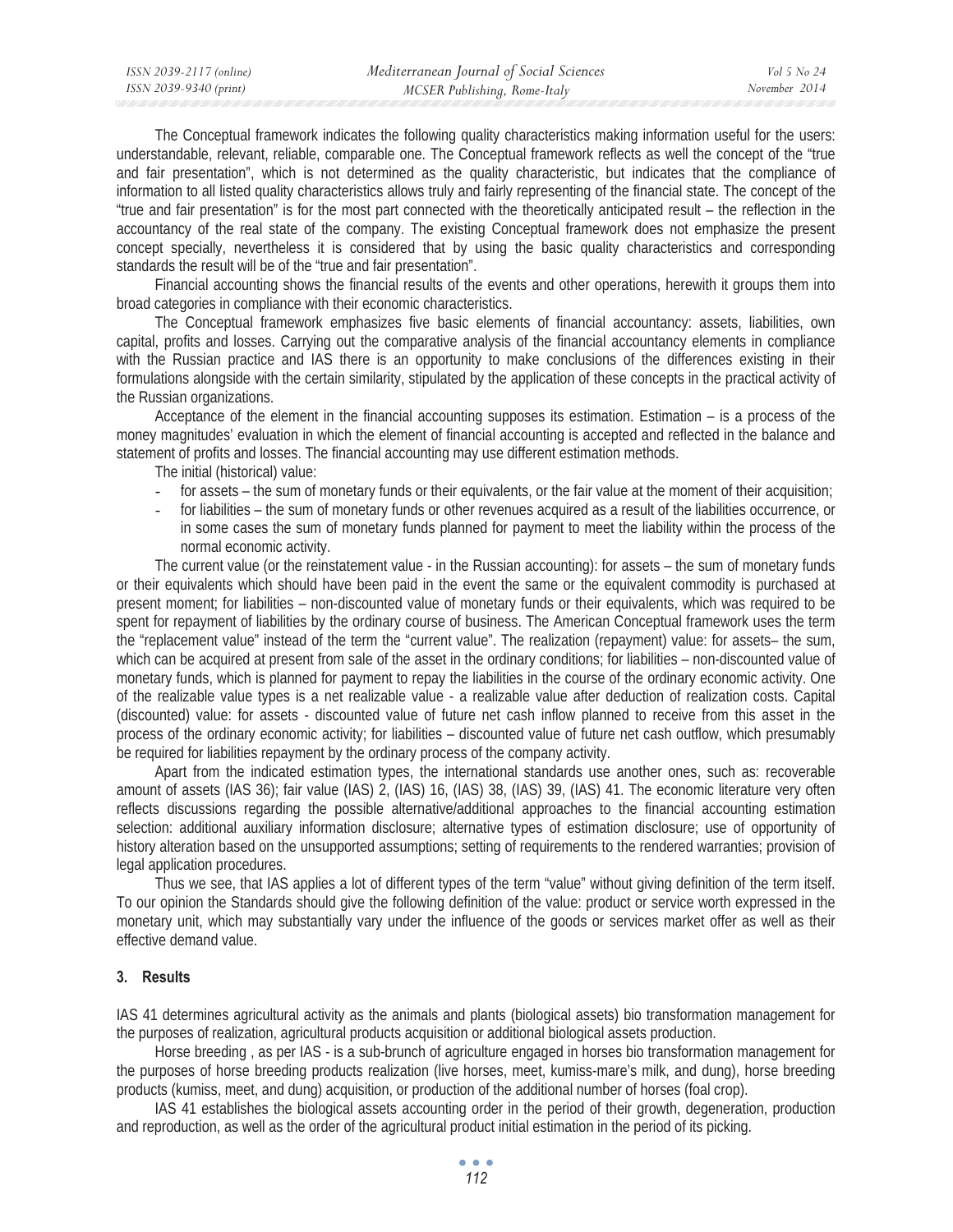As applied to the horse breeding IAS establishes the order of horses accounting in the period of the young horses stock growth; degeneration – mortality, bad development, diseases, etc.; production in horse breeding, which partly coincides with the horses growth, and partly deals with the foal crop. The order of production accounting in this respect concerns the foal crop. Here belongs the reproduction of horses as well.

IAS 41requirements to evaluation of horses since the moment of the initial appreciation to the slaughter commencement: the evaluation shall be carried out by the fair value after deduction of the assumed sales costs, except cases, when at the moment of the initial appreciation it is impossible to determine the fail value with the sufficient reliability degree.

In cases, when it is impossible to determine the fair value of horses with the sufficient degree of reliability, it is necessary to be guided by the existing manuals of costs accounting in horse breeding, coordinated with the IAS 41 requirements. In this case, in compliance with the International standard IAS 41, the company should reflect the horses by their self-cost after deduction of the accumulated amortization and losses due to their depreciation. With the appearance of the horses' fair value estimation opportunity with the sufficient degree of reliability, the company should shift to the estimation by the fair value after deduction of the assumed sales costs.

IAS 41 shall be applied in the process of the following horse breeding objects accounting in cases, when they are connected with the agricultural activity:

- 1) mature horses, raised horses, foal crop as biological assets;
- 2) mature horses before slaughter, mare's milk, raw skins, raw horse meat as of the slaughter moment, dung as of the moment of its receipt – is the agricultural product as of the moment of its picking;
- 3) state subsidies to the horse breeding, both of the federal and of the local sub-federal entities.

The process of milk production and slaughter correspond by the essence to the harvesting process, its procedure is determined in the IAS 41, where the cropping means "Separation of the product from the biological asset or termination of the vital activity of the biological asset". The process of horses' butchering is usually called slaughter, thus, the horses slaughter shall be considered the cropping in compliance with the IAS 41. There is a clear separation in the domestic horse breeding practice of the milk yield from the kumiss production. Here the kumiss production is related to the agricultural product processing in the terms and definitions of IAS 2.

There is one more specific type of products – the sperm. By its characteristics it is actually similar to the definition of the biological asset. Nevertheless, by the definition given in IAS 41, paragraph 5, biological assets embrace animals and plants, but sperm – is a microorganism, a cell and belongs to the realm of microorganisms. Proceeding from this sperm should be attributed to the agricultural products.

The Table 1 represents conclusions by the fields subject to accounting in horse breeding as per the IAS 41 and IAS 2.

| <b>IAS 41</b>           |                                           |                                  |                         | IAS 2                              |                                                              |  |
|-------------------------|-------------------------------------------|----------------------------------|-------------------------|------------------------------------|--------------------------------------------------------------|--|
| <b>Biological asset</b> | Additional biological<br>asset production | Agricultural<br>product cropping | Agricultural<br>product | Agricultural product<br>processing | Product acquired as a result<br>of processing after cropping |  |
| Mature horses           |                                           | Sperm collection                 | Sperm                   | Special processing<br>and freezing | Frozen sperm                                                 |  |
|                         | Foal crop                                 | Slaughter<br>(butchering)        | <b>Milk</b><br>Meat     | Milk processing                    | <b>Kumiss</b>                                                |  |
| Horses in the           |                                           |                                  | Meat                    | Carcass<br>preparation             | Food meat                                                    |  |
| process of rising       |                                           |                                  |                         | Sub-products<br>separation         | Fat, etc.                                                    |  |
| All horses              |                                           | Dung collection                  | Dung                    | Dung processing                    | Organic fertilizers                                          |  |

**Table 1.** Separation by the spheres of influence between IAS 41 and IAS 2 in horse breeding accountancy by the stages of production process

As per IAS 41 "Biotransformation consists of the following processes: growth, degeneration, production and reproduction, resulting in qualitative and quantitative alterations in the biological asset" and "Group of biological assets – is a combination of similar animals or plants".

The group of the "homogenous" biological assets shall include horses as technologically and historically formed sub-branch of the human activity.

In respect of the horse breeding, biotransformation of horses consists of the following processes: growth,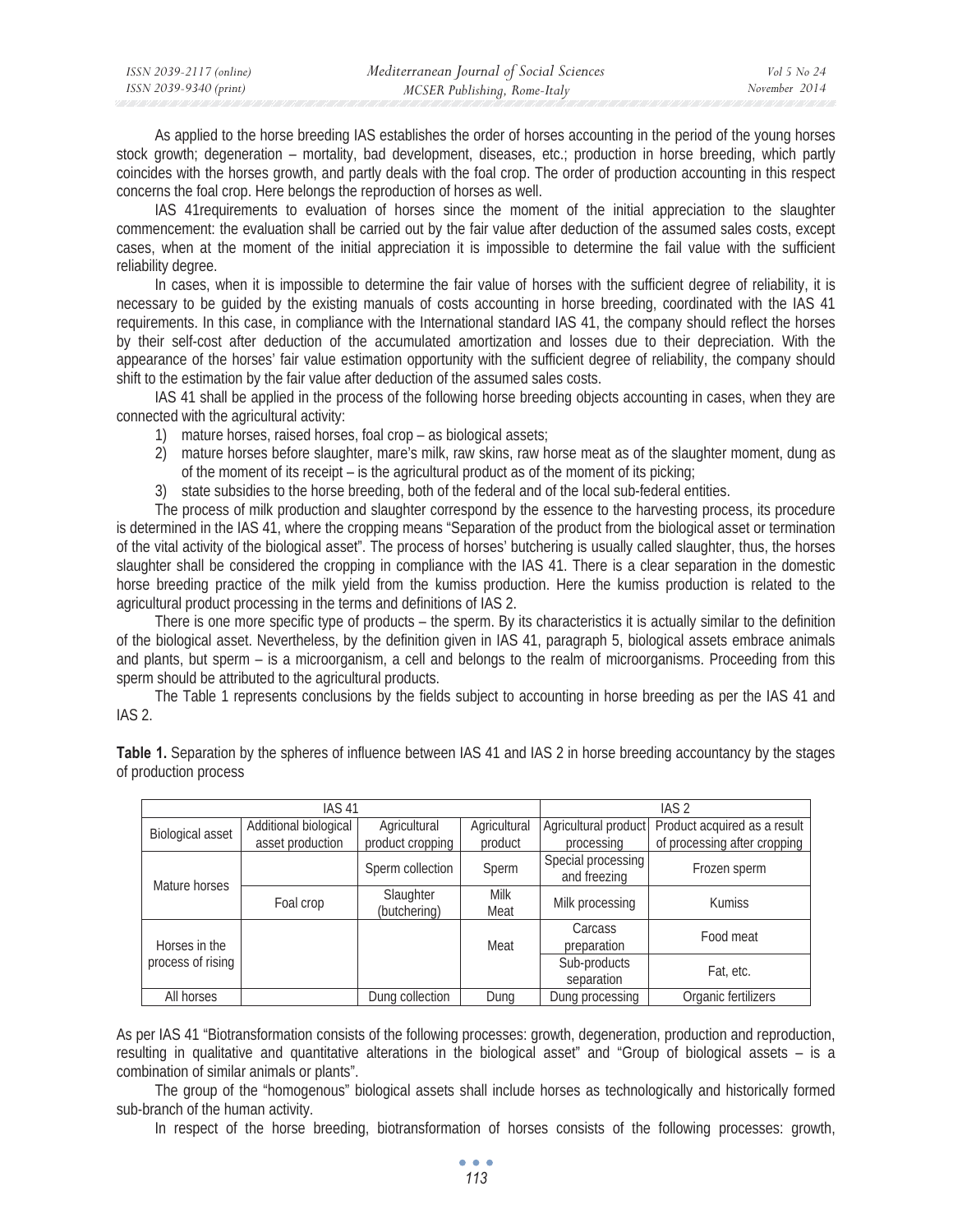| ISSN 2039-2117 (online) | Mediterranean Journal of Social Sciences | Vol 5 No 24   |
|-------------------------|------------------------------------------|---------------|
| ISSN 2039-9340 (print)  | MCSER Publishing, Rome-Italy             | November 2014 |

degeneration, and reproduction resulting in the quantitative and qualitative alteration of horses.

The degeneration is construed in IAS 41 as "the decrease in the amount of the animals and plants or degradation of their qualitative characteristics". Degeneration in horse breeding means the potential milk quality disruption resulting from horses' disease or mechanical damage of the animal's body, or the decrease in the horses' inventory due to the mortality. As a result it brings about depreciation or decrease of the potential fair value of milk, meat, and kumiss. The issues of monetary evaluation of the horse breading products received in the degeneration conditions are totally regulated by IAS 41.

For the financial result determination IAS 41 requires the procedure of recognizing and evaluation of the biological asset, as well as the products received from the biological asset.

As applied to horse breeding, IAS 41, paragraph 10 determines, that the company shall recognize biological asset – live horses or agricultural product – milk, meat, kumiss, when:

- 1) the company controls the asset as a result of the previous events. This refers to getting the foal crop in a definite estation and its raising. Live horses can be purchased as well – in this aspect they are also allowed for recognition in compliance with the considered requirement. As this item refers simply to the asset regardless of its being biological or any other type, so milk, meat and kumiss received in the estation or accepted from the population for the further processing and sale also fall under its requirements;
- 2) the company has a probability of getting future economic benefits from this asset. This item refers to the definitions of the product and the goods. Horse breeding construes milk, meat and kumiss as the products. Nevertheless, it is commonly known that the definition of the marketability level is characteristic of agriculture; it shows the market share of the product for sale in the total volume of the manufactured products.

The part of the product, which by virtue of technological reasons shall not be directed to sale, and shall be used for some other purposes, which in their turn will facilitate acquisition of additional commercial product – acquisition of the future economic benefits, still must be recognized for accounting as per the present item of

IAS 41. Milk, which will go for the foals rearing, can be attributed to such type of product, as well as meat and kumiss going to the company canteen for making commercial dishes; or natural payment by the horse breeding products. The products of horse breeding consuming in company for personal needs free of charge shall fall outside the scope of this item. Here belong free lunches (made only of horse meat), free giveaway of horse meat (to the employees, rural men etc.), kumiss and horse meat meant for using as gifts, that is all, which not in the least attracts any potential investors, as it will not give any future direct economic benefits (though these positions may be accounted as organization costs);

3) fair value, or self-cost of the asset may be evaluated with the good enough reliability level. At the impossibility to determine the fair value, the domestic norms regulation base allows determining the horses and horse breeding products' self-cost quite reliably, provided the regulation base has been complied with and the respective accounting guided by the IAS 41requirements has been carried out.

Paragraph 30 of IAS 41 reads, "There is an assumption regarding the fair value of the biological asset determination possibility with the sufficient degree of reliability. This assumption may be denied only at the moment of the initial recognition of the biological asset failing to submit any information regarding its market prices and indexes, whereas the alternative calculations of the fair value are most evidently not reliable. In this case biological asset shall be evaluated by the self-cost after deduction of accumulated amortization and losses due to their depreciation. Upon occurrence of opportunity to determine the fair value of biological asset with the sufficient enough reliability level, the company shall shift on to the evaluation by the fair value after deduction of the assumed sale costs".

For the foal crop value determination at the moment of the initial recognition, we recommend to calculate the historical value (self-cost) after the deduction of the accumulated amortization and losses due to their depreciation.

Algorithm of the foals' crop evaluation by the initial recognition will be the following:

- 1) if there is an opportunity to sell the foal's meat, such foals shall be evaluated by the price of the last transaction of such kind or by the declared price for such meat at the market plus the sale price after the deduction of the assumed sales costs;
- 2) if there is no opportunity to sell the foal's meat due to its low physical qualities (insufficient fat quantity, etc.) and respectfully the absence of the market, the foals shall be evaluated by the normative self-cost after the deduction of amortization and losses due to their depreciation.

Normative self-cost in this case is calculated judging from the cost of 60 feeding days of the mares' breeding till the moment, when the physical parameters of the foal allow to use its meat for sale, divided by the number of foals. The costs volume is acquired judging from the data of the previous period corrected for the inflation.

All the succeeding horses evaluation shall be carried out by the fair value of meat and kumiss determined judging from the prices at the active market (retail trade, fairs, etc.).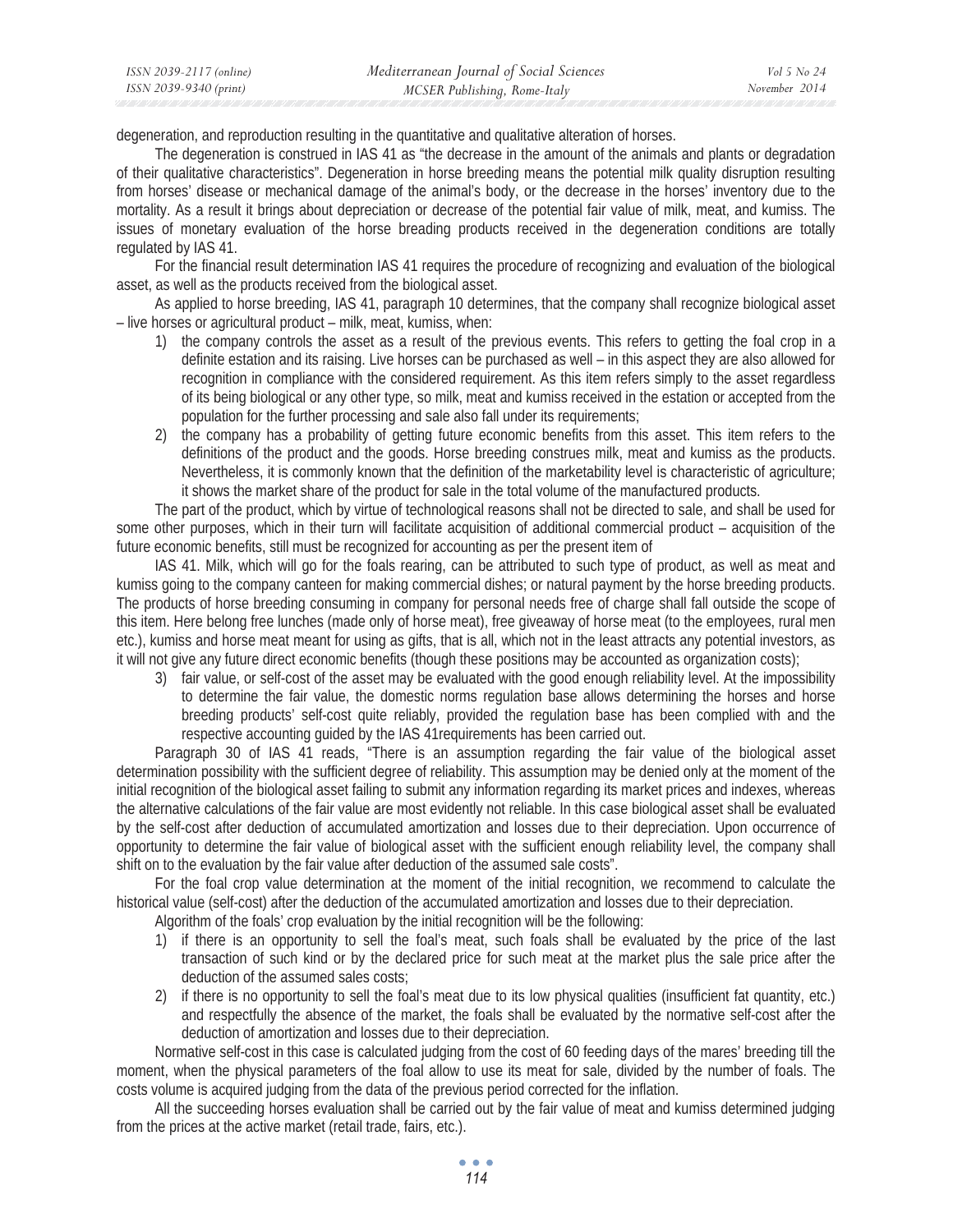This provision is regulated by IAS 41, paragraph 31, which indicates, that if the company has ever evaluated the biological asset by the fair value after deduction of the assumed sales costs, the aforesaid biological asset shall be reflected by the fair value after deduction of the assumed sales costs up to the moment of its disposal.

The most substantiated prices at evaluating of meat and kumiss by the fair value will be the prices, which has been worked out in the market.

At the insufficient substantiation of the prices taken from the channel other than sales through the active market, one should be guided by IAS 41, paragraph 16:

"The companies would very often conclude agreements stipulating the sale of biological assets or agricultural products on a definite day in future. By determination of the fair value one should not always be guided by the prices indicated in the agreements, as the fair value reflects the current range of prices at which the buyer and the seller are ready to sign the agreement. Thus, the availability of the agreement is not necessarily followed by the correction of the fair value for the biological asset or agricultural product. In special cases the biological asset or agricultural product sales agreement may occur onerous in compliance with the definition cited in the International Standard IAS 37 "Estimated liability and contingent assets". The International Standard IAS 37 provisions are applied to the onerous agreements".

The active market of horse meat and kumiss operation practice uses establishment of several market prices: minimal, maximal and average. As per IAS, and basing on the principle of diligence it will be appropriate to use minimal price for the purposes of estimation and accounting.

The fair value of the horses' estimation procedure consists of the following stages:

- 1) expert estimation of the horses' size (as well as their potential meat and milk yield) and their quality parameters (fat, nutrition substances, etc.);
- 2) the minimal price is determined in compliance with the price set in the market judging from the definite quantitative and qualitative parameters of meat, milk and kumiss; so the price estimation of horses is carried out by multiplying the horses quantity in the group by the received price.

At termination of the production cycle of horses' raising at the moment of their slaughter, the meat in any case must be estimated by the fair value. As per IAS 41 in respect of the horse breading products (agricultural products) the estimation shall be carried out by the fair value set in the moment of the horses' slaughter (cropping) after deduction of the assumed sales costs. Such estimation shall become the self-cost of the horse breeding product as of the date of the IAS 2 "Reserves" application commencement. Judging from the slaughter technology, the horse breeding products cropping and the IAS 2 "Reserves" application commencement dates coincide.

To make the fair value estimation easier, the IAS 41, paragraph 15 gives the following recommendations: "Fair value of the biological asset or agricultural product is easier for determination provided the biological assets or agricultural products are grouped by the main characteristics, for instance, age or quality. The company chooses main characteristics judging from those used at the market for the price formation basis".

The following groping mode is characteristic of the horse breeding products:

- 1. Horse breeding products mare's milk, growth and weight gain, horse raising products, horses' malt wool, horses' raw hair, horses' work, horses' dung.
- 2. Horses' livestock stud stallions and teasers' livestock, stud horses, mares over 3 years old, teaser stallions, working horses, workhorses engaged on the agricultural work, other stallions and altered horses over 3 years old, stud horses over 3 years old.
- 3. Foal horses young stock of stud horses from 3 to 4 years, young stock of stud horses from 2 to 3 years, young stock of stud horses from 1 to 2 years, young stock of stud horses before 1 year, altered horses of all ages, young stock of horses from 1 to 3 years, foals after 1 year after the weaning, foals before the weaning.
- 4. Young stock of horses by gender or age stud mares over 4 years, stud colts from 3 to 4 years, stud fillies from 3 to 4 years, colts before 3 years, fillies before 3 years.

In compliance with the IAS 1, paragraph 54, information on the biological assets' cost shall be presented with the separate line in the balance sheet.

IAS 1, paragraphs 66 and 67, allows (obliges) separating of the article "Biological assets" into the sub-classes both in the balance sheet and in the footnotes to the balance. It is expedient to separate minimum two sub-classes of the articles in the accounting of the organizations dealing with horse breeding: biological assets value – horse breeding; biological assets value – other enterprises of agriculture.

Such division of the article shall be important for the potential information consumers regarding the organization activity dealing with horse breeding, as it clearly separates the value of biological assets belonging to horse breeding and the value of biological assets belonging to the other enterprises of agriculture, which the organization is engaged in.

The domestic instructional guidelines and accountancy forms stipulate the reflection of such information. However,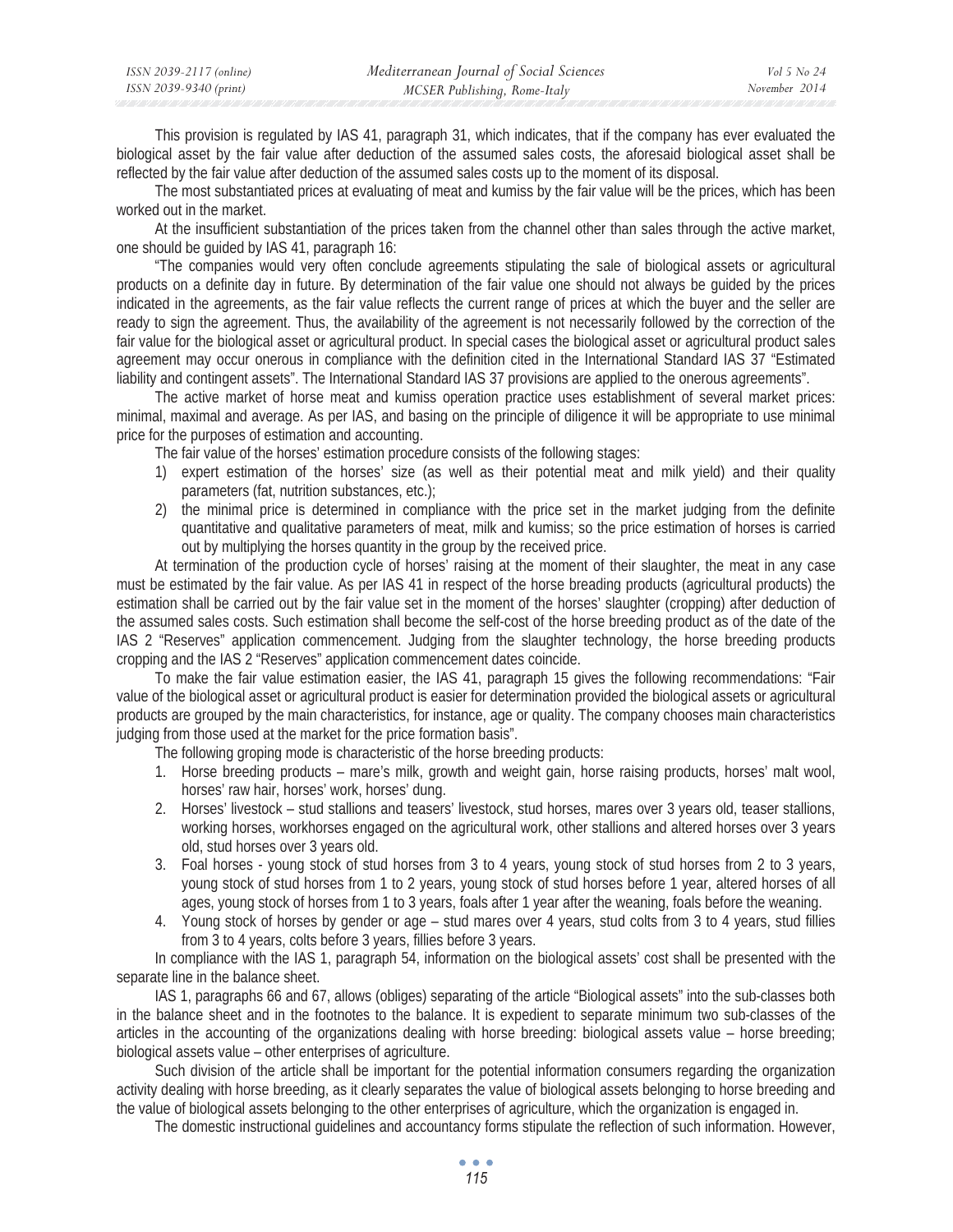there the balance value is detached from the other qualitative indexes of biological assets, whereas IAS 41, paragraph 43, emphasizes the necessity to divide balance value according to the groups of biological assets basing on the definite qualitative and quantitative features.

IAS 41 does not establish a strict list of groups and classification features of biological assets, leaving this procedure to the organizations. Herewith, the organizations must open principles forming the basis of the used classification. We recommend the biological assets' groups of horse breeding, which need information forming in the financial accounting made in compliance with IAS (Table 2).

| Table 2. Horse breeding biological asserts' groups made in compliance with IAS 41 |  |  |  |  |
|-----------------------------------------------------------------------------------|--|--|--|--|
|-----------------------------------------------------------------------------------|--|--|--|--|

| Groups of<br>Types of biological<br>horse<br>assets<br>breeding<br>assets |          | Horses' groups by the gender and age groups |                                                 |                                               |                                               |                                             |                                   |                                   |
|---------------------------------------------------------------------------|----------|---------------------------------------------|-------------------------------------------------|-----------------------------------------------|-----------------------------------------------|---------------------------------------------|-----------------------------------|-----------------------------------|
|                                                                           | Yielding | Main animal<br>stock                        | Stud stallions<br>and teasers                   | <b>Studhorses</b>                             | Кобылы старше<br>$3$ лет                      | Working<br>horses                           | Altered<br>horses over<br>3 years | <b>Studhorses</b><br>over 3 years |
| Mature                                                                    | Consumed | Horses for<br>slaughter                     | Stud young<br>stock of<br>horses of all<br>ages | Altered horses of<br>all ages                 | Young stock of<br>horses from 1 to<br>3 years | Foals after the<br>weaning<br>before 1 year | Foals before<br>the weaning       | Working<br>horses                 |
|                                                                           |          | Sperm                                       | Stud stallions<br>and teasers                   | <b>Studhorses</b>                             | Studhorses over<br>3 years old                |                                             |                                   |                                   |
| Immature                                                                  | X        | Raising young<br>stock                      | Stud young<br>stock of<br>horses of all<br>ages | Young stock of<br>horses from 1 to<br>3 years | Foals before and<br>after the weaning         |                                             |                                   |                                   |

Improvement of the production costs accounting and analysis in horse breeding will allow fostering the accounting and information support of self-cost management and creating the necessary basis for taking clever management solutions aimed at the profit maximization.

## **4. Conclusion**

Thus the development of market relations and the entry of Russia in WTO have increased the integration process and broadened cooperation between organizations not only within the country, but on the international level as well, which demands the provision of reliable information to the marker subjects regarding the financial state of the counter agents. Such situation causes objective necessity in transition to the accounting principles complying with the International Accounting Standards (IAS) and development of new instructive guidelines in the accountancy. It has stipulated the emergence of the new accounting category in agriculture - "biological assets" embracing into one group such accounting objects as plants and animals. The present absence of the scientifically based techniques and provisions of accountancy in the system of its normative and legal regulating hinders the objective estimation and accounting of biological assets. In this respect the studying of the theoretical basics, the current practice analysis, development of methodological provisions and practical recommendations in biological assets accounting improvement are essential for the theory, methodology and practice.

## **References**

Alborov R.A. Biological assets accounting by the fair value in compliance with IAS 41 "Agriculture" / R.A. Alborov, S.M. Kontsevaya, E.V. Fastova // Economy of agricultural and processing enterprises – 2007. – No1. — pp. 33—39

Vakhrushina M.A. International accountancy standards: textbook / M.A. Vakhrushina // M.: Read Group, 2011. – 656 pg.

Getman V.G. International accountancy standards: textbook /V.G. Getman. – M.: Finances and Statistics, 2009. – 656 pg.

Klychova G.S. Financial results of the agricultural organizations accounting in compliance with the IAS / G.S. Klychova, M.M. Zalaltdinov, M.A. Zyabbarov. - Kazan: Publishing House of the Kazan University, 2005. - 159 pg.

Klychova G.S. Production accounting of costs in horse breeding organization / G.S. Klychova, A.R. Zakirova, M.V. Khametova // Bulletin of the Kazan State Agrarian University. – 2013. – V. 28. – No2. – pp. 29-25.